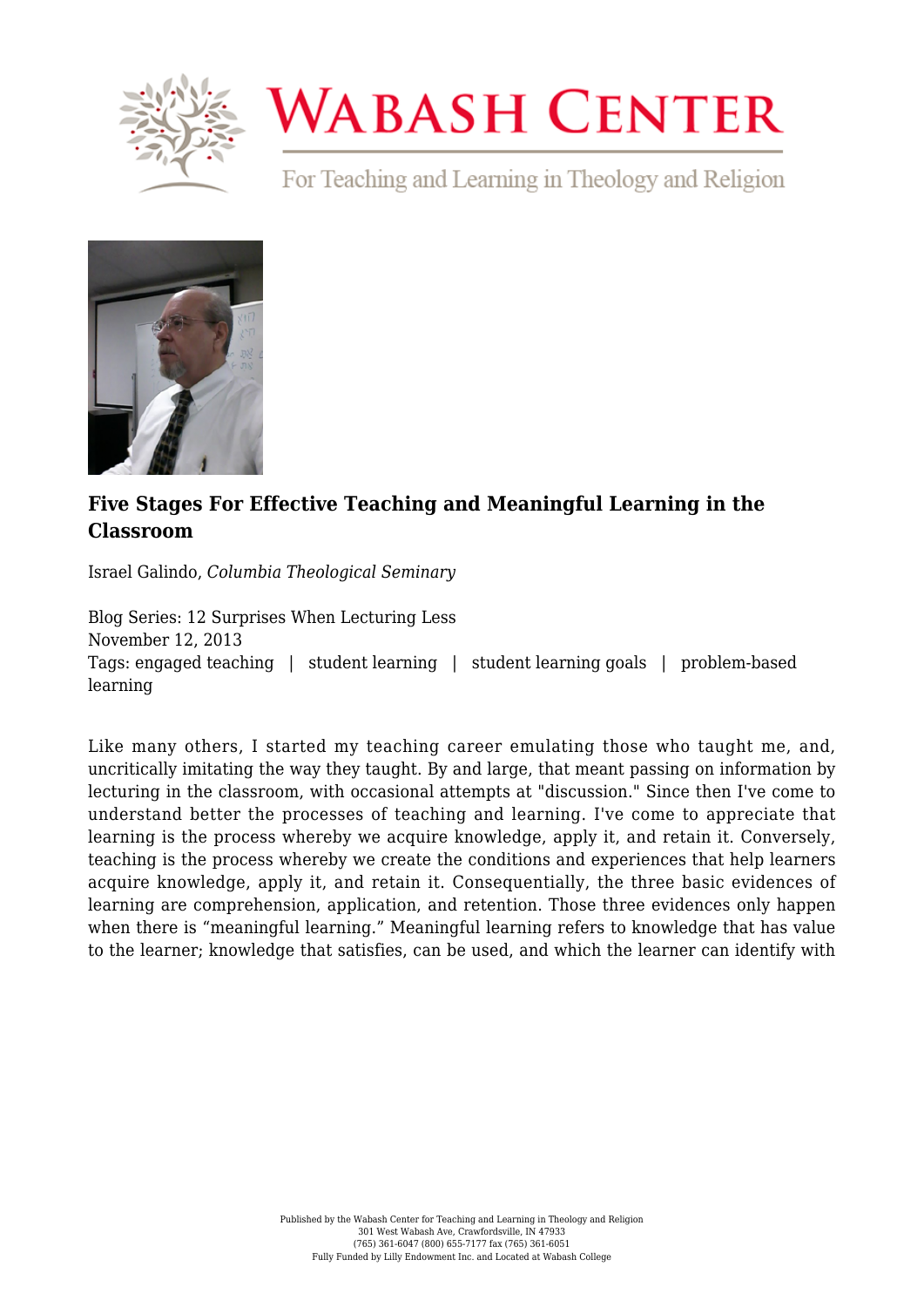

and incorporates into their thinking, feeling, or doing.

 Along the way I've identified four foundational pedagogical principles that inform my practice of teaching:

The student is the agent of learning (not the teacher)

Meaningful knowledge is constructed by the learner ("teaching by telling" does not work)

Experience mediates learning (application of experiential learning)

Meaningful knowledge is applied in the real world (avoid "pretend learning")

Learning requires retention over time (the function of memory and retention).

That's clear enough, but bringing about meaningful learning requires an intentional act on the part of the teacher. Understanding and applying the pedagogy that helps realize meaningful learning makes us more effective teachers. Below are the five stages I use for meaningful learning, with corresponding pedagogical practices beyond



lecturing to help make it happen. Sometimes I use the five

stages as the structure for each lesson in a course of study, and, sometimes the stages form the framework for the arch of a course. Either way, I work to ensure that the design of the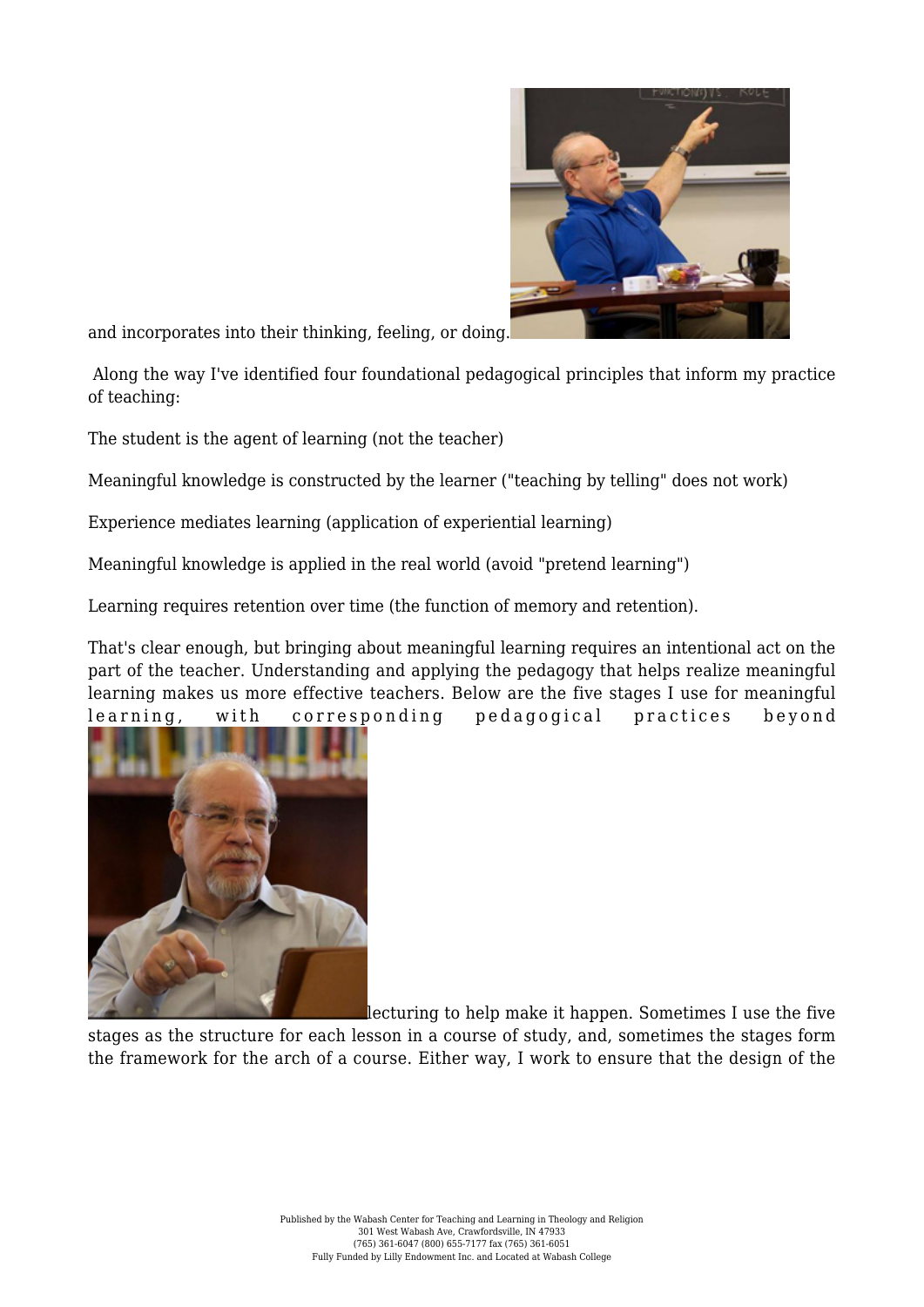learning experience follows the structure.

1. Learn about it.

I've discovered the power of helping students find a motivation for learning. But, it is an unrealized or perceived need that is a motivator, not an "interest" or the merely novel. So, awaken in the learner's the insight, "This is why I need to learn this." When guiding students to "learn about" something, teach from the known to the unknown (build on prior knowledge) using pathways to learning (things that help bridge the known to the unknown: metaphors, experiences, etc.). Remember that meaningful learning is knowledge that addresses a need, solves a problem, or satisfies. So, I try to avoid the temptation of "coverage." A course about everything and anything is a course about nothing in general. When "learning about" something, attainment of concepts and principles have more value than learning facts or receiving information.

Most helpful pedagogy: Lecture, explication, problem-posing.

Teacher action: identify knowledge category (skill, information, concepts, principle, selfunderstanding, etc.). Lecture on concepts and principles (not information). Apply appropriate teaching taxonomy

2. Understand it.

Regardless of how important I think it is, merely receiving information is not sufficient to bring about meaningful learning. At appropriate intervals, I test for comprehension and check for misunderstanding. Understanding is nuanced, it has degrees and facets, therefore, it's helpful to attend to degrees of learning: "To what extent do you want your learner to know something?" Here, the taxonomy by Wiggins and McTigh's facets of understanding is very helpful in being clear about what I'm teaching toward: Explanation, Application, Empathy, Selfunderstanding.

Most helpful pedagogy: dialog, question and answer, self-assessment, test for misunderstanding.

Teacher action: share information, provide sources of information or knowledge, test for comprehension, test for misunderstanding using appropriate assessment taxonomy.

3. Manipulate it.

For knowledge to become meaningful, learners must be able to manipulate it. Manipulating information helps internalize knowledge by creating pathways for connecting with what is known, and, processing knowledge through multiple intelligences. Manipulating information, concepts, principles, or objects helps the learner acquire understanding and a "sense" of the nature of things. The manipulation of knowledge also satisfies the need for the "experience" of knowledge. I find this often to be the most creative part of designing the learning experience.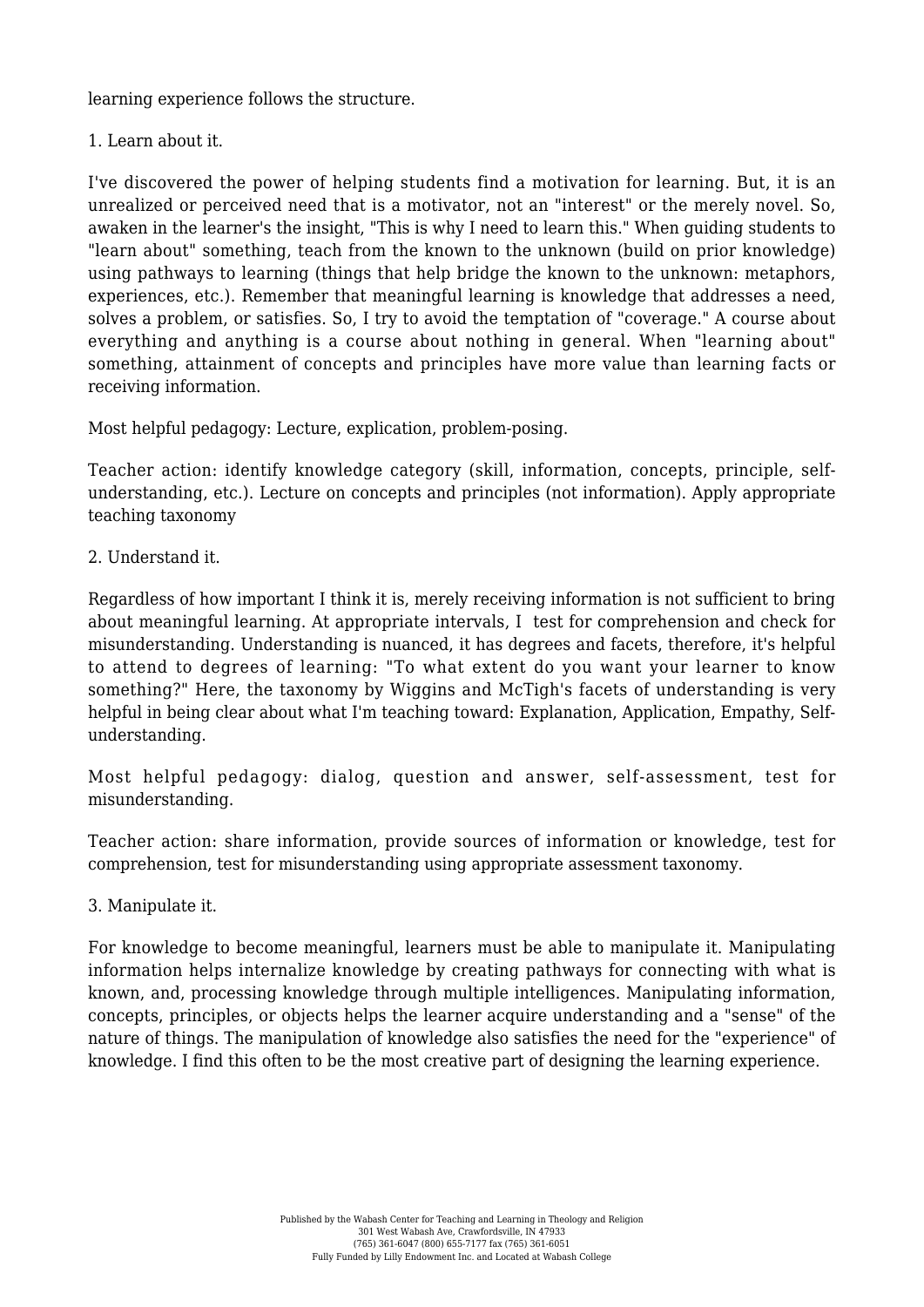Most helpful pedagogy: Interpret it, enhance it, diagram it, depict it, change it, deconstruct it, combine it, illustrate it, interpret it, model it.

Teacher action: provide appropriate experiential learning activity.



4. Retain it.

Meaningful learning is bringing about change to long-term memory--if the students can't retain it, they haven't learned it. Meaningful learning must be rehearsed in order for it to be retained and to achieve mastery. One common liability in classroom learning is a failure to rehearse learning after the test. I've found that I have to reduce the scope of what I teach (avoid wide coverage), and design multiple ways for students to revisit, manipulate, and apply the concepts at intervals during the course.

Most effective pedagogy: rehearsal, memorization and recall, association, application.

Teacher action: Provide for rehearsal. Use transition induction and summary-review induction. Test for retention and accuracy of retention. Plan intervals for revisiting and rehearsing core concepts.

## 5. Use it.

Knowledge becomes meaningful when a learner can use (apply) it. The challenge for classroom learning is that knowledge must be applied in the context it must be used (avoid "pretend learning."). Failure to follow this principle results in the tendency to "teach for the test" as evidence of application. As much as possible, I find ways for students to apply what they are learning in the "real world," outside the classroom.

Most helpful classroom pedagogy: simulation, experimentation, application in context, projects.